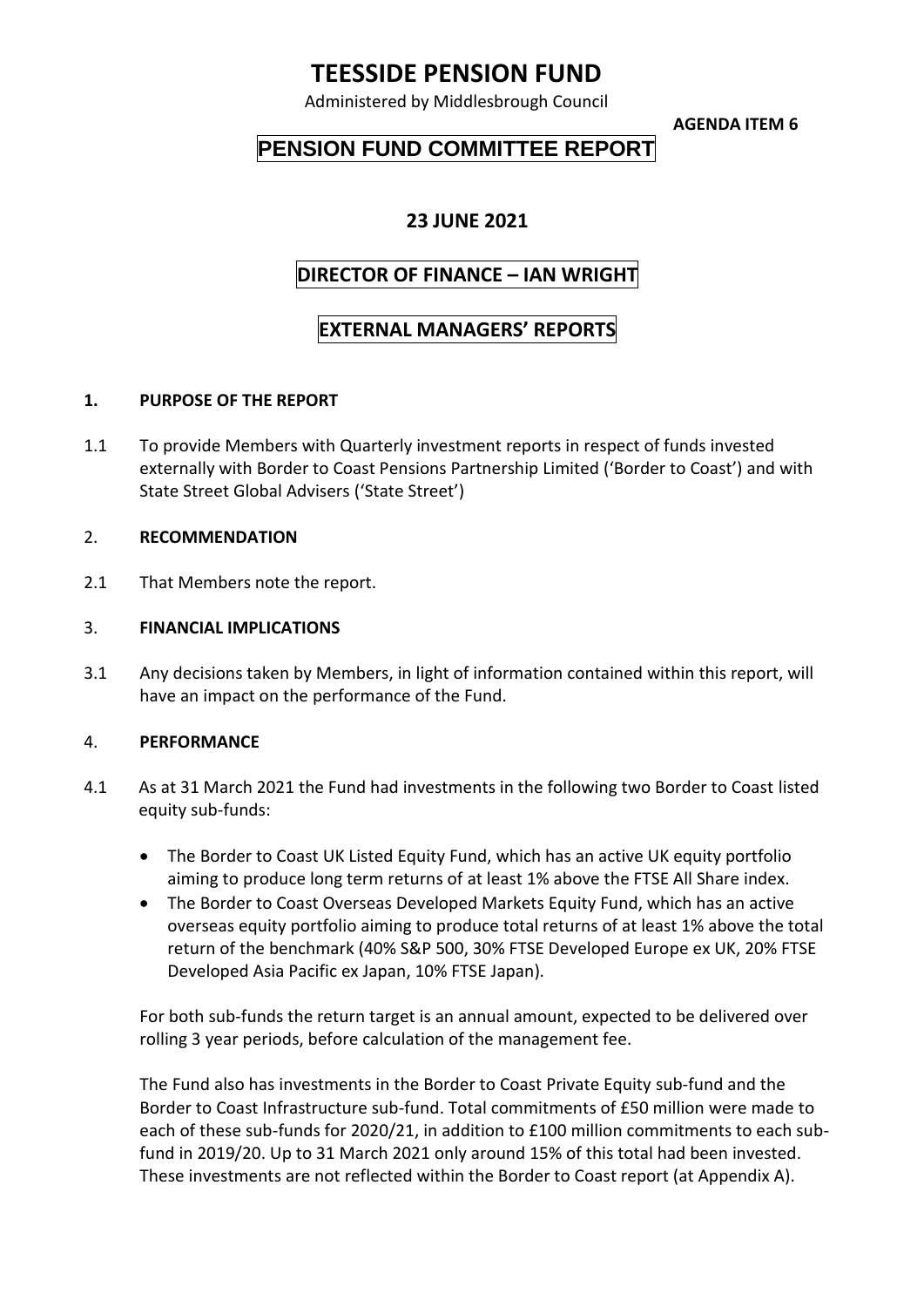- 4.2 The Border to Coast report shows the market value of the portfolio as at 31 March 2021 and the investment performance over the preceding quarter, year, and since the Fund's investments began. Border to Coast has also provided additional information within an appendix to that report in relation to the Overseas Developed Markets Equity Fund, giving a breakdown of key drivers of and detractors from performance in relation to each of its four regional elements. Market background information and an update of some news items related to Border to Coast are also included. Border to Coast's UK Listed Equity performance has dipped slightly over the last year but still remains above target since inception. The performance of the Overseas Developed Markets fund is at or above target across all periods.
- 4.3 State Street has a passive global equity portfolio invested across four different region tracking indices appropriate to each region. The State Street report (at Appendix B) shows the market value of the State Street passive equity portfolio and the proportions invested in each region as at 31 March 2021. Performance figures are also shown in the report over a number of time periods and from inception – the date the Fund started investing passively with State Street in that region: for Japan and Asia Pacific ex Japan the inception date is 1 June 2001, as the Fund has been investing a small proportion of its assets in these regions passively for since then; for North America and Europe ex UK the inception date was in September 2018 so performance figures only cover around two and a half years as this represents a comparatively new investment for the Fund. The nature of passive investment – where an index is closely tracked in an automated or semi-automated way – means deviation from the index should always be low.
- 4.4 State Street continues to include additional information with their report this quarter, giving details of how the portfolio compares to the benchmark in terms of environmental, social and governance factors including separate sections on climate and stewardship issues. As the State Street investments are passive and closely track the appropriate regional equity indices, the portfolio's rating in these terms closely matches the benchmark indices ratings.
- 4.5 Members will be aware that the Fund holds equity investments over the long term, and performance can only realistic be judged over a significantly longer time-frame than a single quarter. However, it is important to monitor investment performance regularly and to understand the reasons behind any under of over performance against benchmarks and targets.

### 5. **RECENT CHANGES TO STATE STREET'S BENCHMARKS – EXCLUSION OF CERTAIN COMPANIES**

- 5.1 As reported to the 9 December 2020 Pension Fund Committee meeting, State Street advised investors in a number of its passively-invested funds, including the four State Street equity funds the Fund invests in, that is decided to exclude UN Global Compact violators and controversial weapons companies from those funds and the indices they track.
- 5.2 The Ten Principles of the United Nations Global Compact (derived from the Universal Declaration of Human Rights, the International Labour Organisation's Declaration on